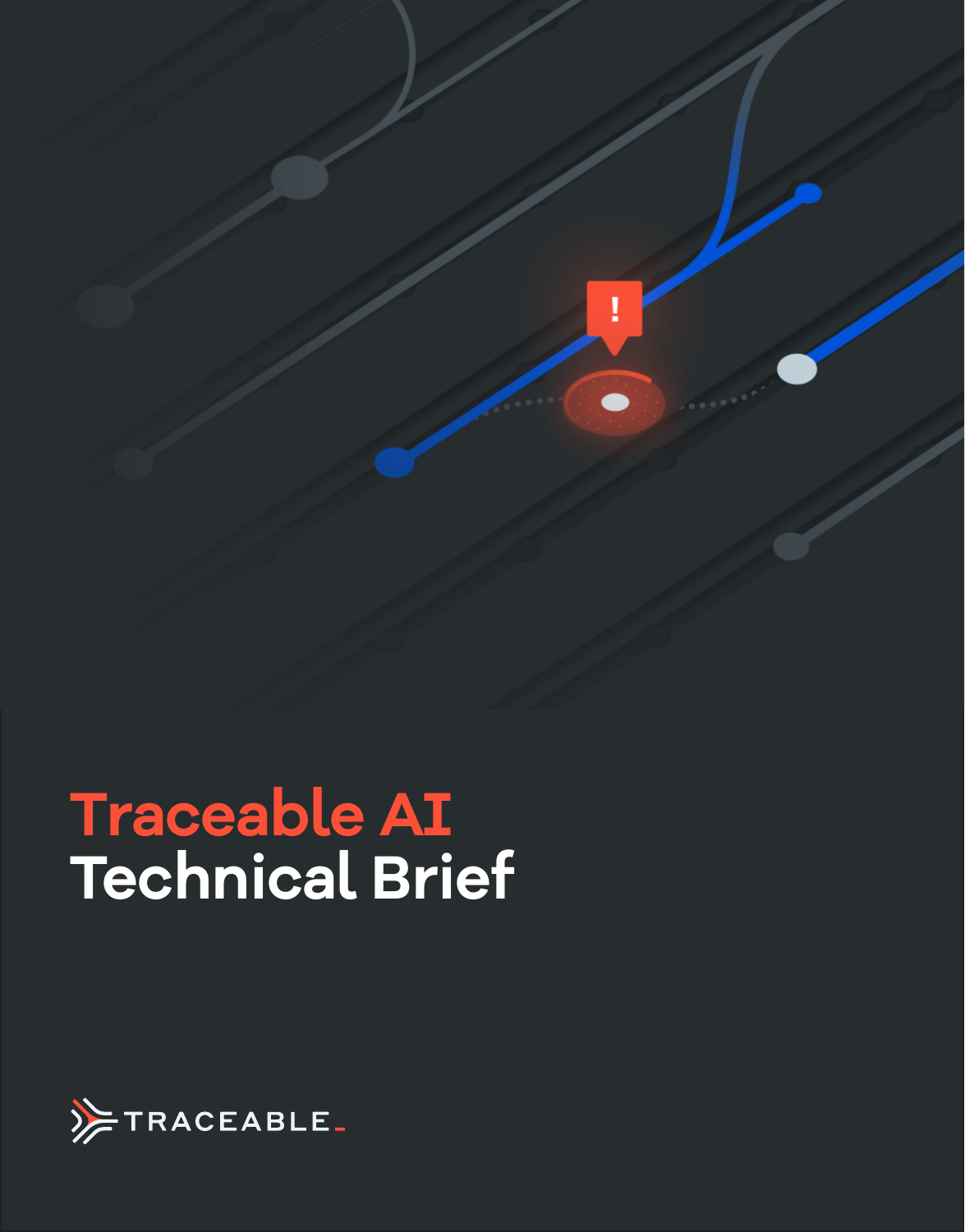## **The API Security Challenge**

Applications have changed. The last several years have seen the rise of applications built on microservices architecture, deployed to scale on enterprise-grade cloud platforms. Their ability to elastically scale to match user demand has revolutionized the way applications are written and deployed. The connective tissue that enables microservices to work in tandem are APIs. APIs are the lifeblood that power these microservices-driven applications. With the growth of microservices applications growing each year, cybercriminals are changing their attack vectors to take advantage of the growing API attack surface that is emerging.

Organizations simply do not have the proper security tools to protect their expanding API attack surface. Existing application security tools that rely on signatures built on regular expressions to catch exploits generate a high number of false positives. The widespread use of APIs that power today's business success is getting blocked by traditional security solutions while allowing malicious cyberattacks to pass through to exploit API applications and exfiltrate sensitive delta. Modern API-driven applications move too fast, releasing new features while inadvertently releasing API vulnerabilities and business logic flaws. Existing security tools such as WAFs, RASP, and API gateways simply do not move fast enough to adapt to the speed of API application development and their security needs.

## **Traceable AI: A new vision for API Security**

Traceable AI has built a new API Security application platform from the ground up, focused on protecting fast-moving API-driven applications that power today's enterprise-grade businesses. Built on an application observability platform, Traceable AI is able to offer API Security that moves in tandem with the API-driven applications. Powered by machine learning, Traceable AI security platform is able to collect data from user-driven transactions as they flow through an API-driven application. All collected data is stored within the Traceable AI platform, where machine learning is used to piece together the application's business logic into a logistical model. As the application adapts and changes over time, the ML model adapts along with it, learning new changes in normal application behavior.



#### **Figure 1: End-to-end visibility from user to data**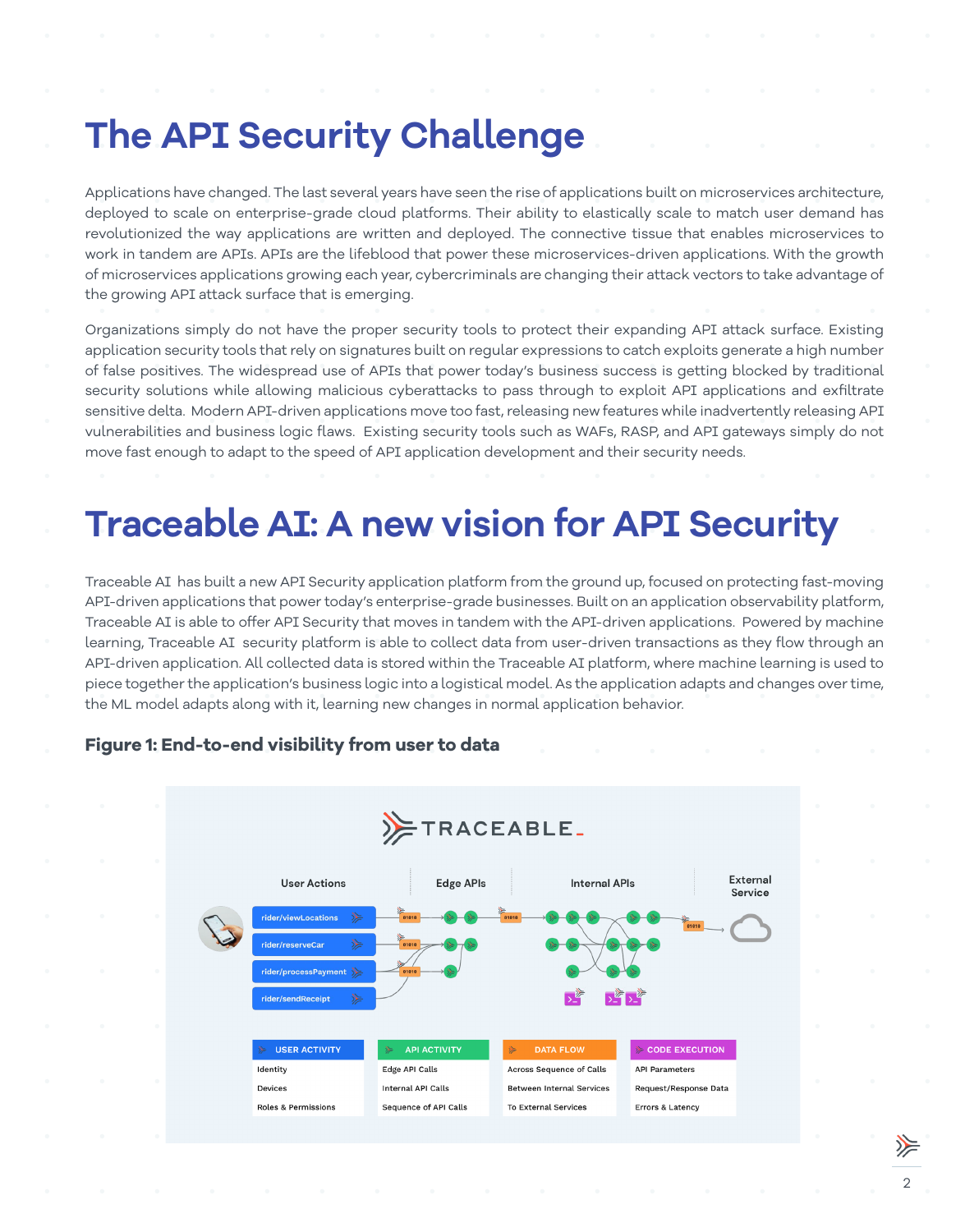The machine learning model for the application lays the foundation to accurately determine and separate legitimate(normal) from malicious user actions. As users start to access applications, Traceable AI will start to learn how users access the application, learning the user-intent of the application, as users work through an application. As more users access the application, Traceable AI will continue to build a very accurate statistical model of the application. What results is that Traceable AI is able to very accurately discern malicious use throughout the application. For malicious users that perform actions that are out of step with a normal user's sequences of actions with an application, Traceable AI will be able to immediately surface these deviations and determine their intent as malicious.

What results is a security platform that provides visibility, protection, and deep analytics for your missioncritical applications. Built on a distributed tracing platform, it collects traces from all touchpoints from across an application, storing for deep analysis through powerful machine learning algorithms that provide deep security insights on how your application intrinsically works and adapts over time, ensuring that your application security moves in lock-step with your application evolution.



#### **Figure 2: Traceable AI security platform key benefits**

3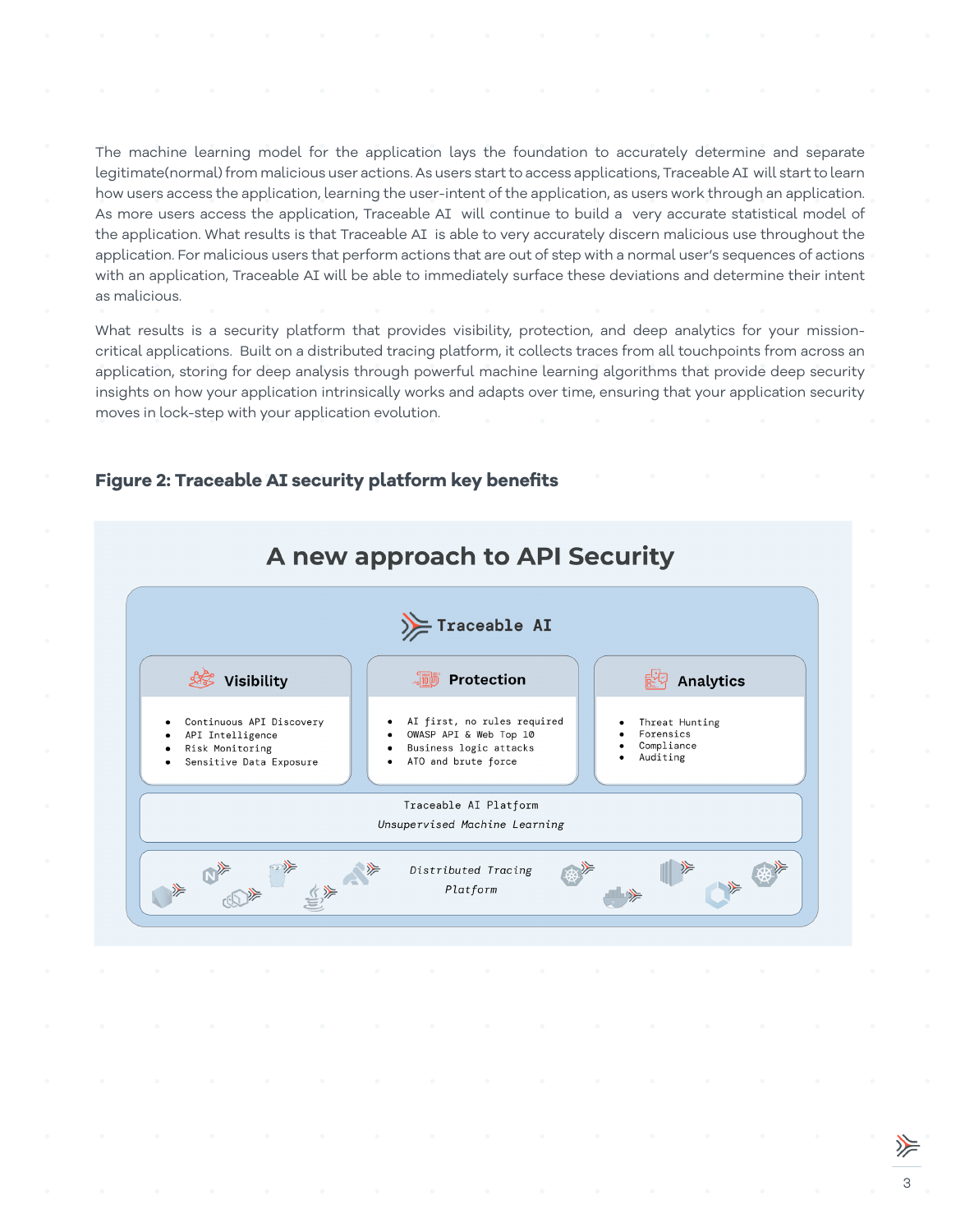## **How it works**

Traceable AI security platform is split into three parts:

- 1. Instrumentation
- 2. Observability platform
- 3. Machine Models

### **Instrumentation**

In order for Traceable AI to obtain insights about your application, customers can choose from the following two options:

- 1. Internal Instrumentation
- 2. External Instrumentation

#### **Internal Instrumentation**

With "internal instrumentation" customers deploy Traceable AI agents inside their application. Traceable AI currently supports Python, Go and Java languages. The in-app agent would be deploying during run-time and when it is installed will copy all transaction details(request/response) and send them to the Traceable AI for storage and analysis. This level of instrumentation enables customers to receive the full benefits of the Traceable AI platform that including API discovery, threat discovery, and real-time blocking.

#### **External Instrumentation**

With "external instrumentation" customers can deploy the Traceable AI agent external to their application in the underlying infrastructure. The options to deploy in the underlying infrastructure can range from deployment.

1. External API Endpoint

2. Internal Microservices

## **Deployment touchpoints: Where does it protect?**

#### **1) External API Endpoint**

On an external API Endpoint, customers can enable Traceable AI out-of-band that mirrors user-driven traffic from the endpoint. All copied traffic is sent to Traceable AI for storage and analysis.

#### **2) Internal Microservices**

For internal microservices that operate on the Kubernetes platform, customers can deploy an agent in a sidecar container on their Kubernetes POD. The external agent can then capture all incoming traffic that is directed to the microservice and sent it to Traceable AI for storage and analysis.

However, with external instrumentation, there are some limitations that customers receive in terms of the fidelity of data quality and threat protection.

### **Internal vs External Instrumentation Tradeoffs**

Deployment options between Internal and External instrumentations do come with tradeoffs and benefits. With "internal" instrumentation, Traceable AI is able to provide a higher level of capabilities that are not offered through external instrumentation deployments. The following are the key benefits offered by an internal deployment:

- 1. API discovery
- 2. Sensitive data Tracking
- 3. Application Flow mapping
- 4. Threat Detection based on business
- logic & API parameters
- 5. Vulnerability Detection
- 6. In-line (real-time) threat blocking of cyber-attacks.

The following is a description of the tradeoffs with features that come with each deployment option when protecting your applications.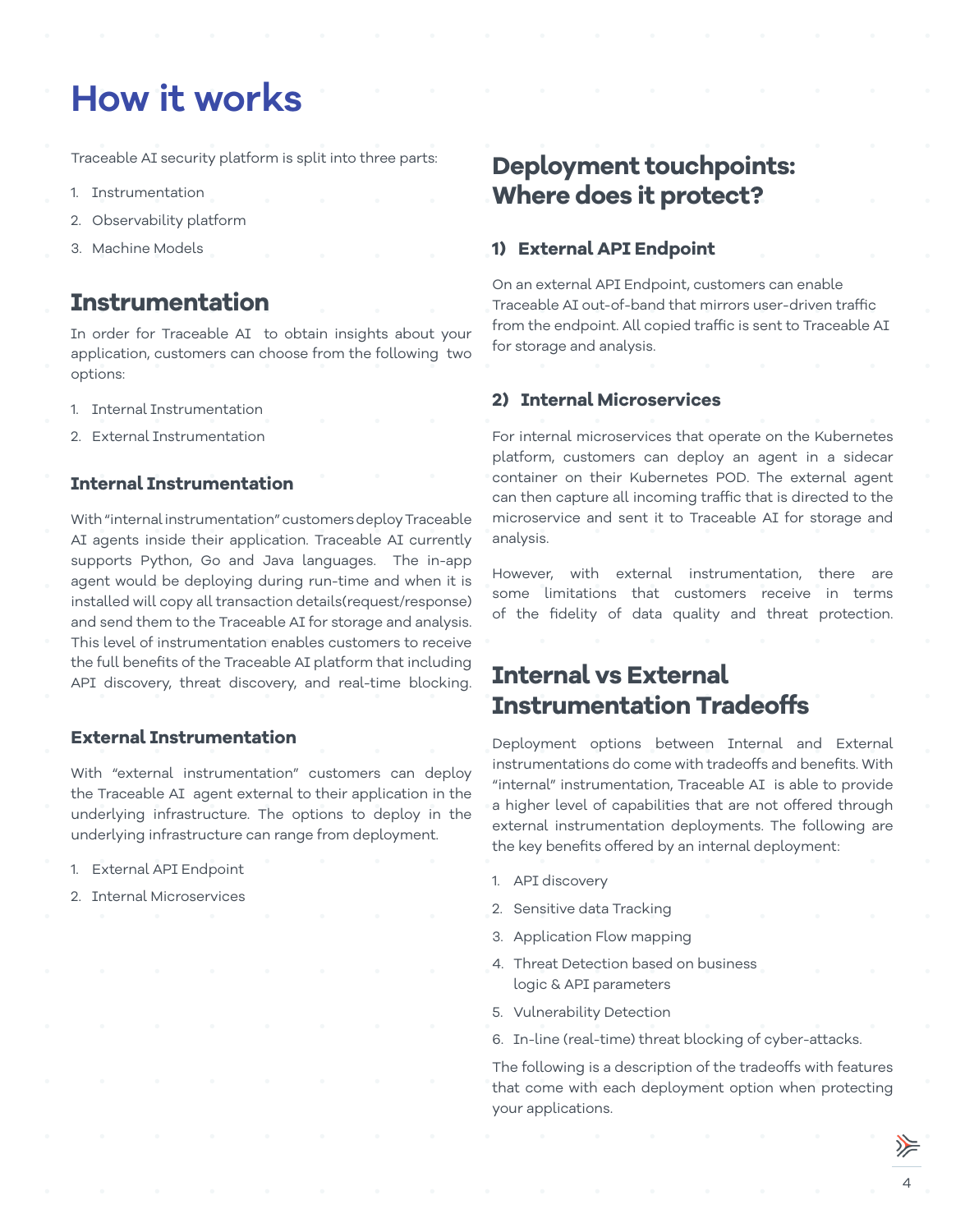## **Traceable AI Levels of Deployment**

|                                          | <b>Traffic</b><br><b>Mirroring</b> |                                     | Gateway /<br><b>Proxy</b> |                                   |            | Side-car            | In-app<br><b>Agent</b> |
|------------------------------------------|------------------------------------|-------------------------------------|---------------------------|-----------------------------------|------------|---------------------|------------------------|
| <b>External API</b><br><b>Endpoints</b>  |                                    | $\bullet$                           |                           |                                   | $\alpha$   | $\sim$<br>$\bullet$ |                        |
| <b>Internal</b><br><b>Micro-services</b> | $\circ$                            | the contract of the contract of the | $\circ$                   | <b>Contract Contract Contract</b> | $\sim$ 0.1 | $\circ$             |                        |

The following is a feature chart that comes with each Traceable AI deployment option.

## **Levels of Feature Enablement**

|                                            | <b>Traffic</b><br><b>Mirroring</b> | Gateway /<br><b>Proxy</b>                      | Side-car                         | In-app<br><b>Agent</b> |
|--------------------------------------------|------------------------------------|------------------------------------------------|----------------------------------|------------------------|
| <b>Agent</b>                               | $\alpha$<br><b>Contractor</b>      | $\alpha$<br>$\alpha$<br>$\sim$                 | $\alpha$<br>$\circ$              |                        |
| <b>API Intelligence</b>                    | $\circ$                            | $\alpha$                                       | $\alpha$                         |                        |
| <b>Threat Detection</b>                    | $\sim$                             | $\sim$                                         | $\sim$                           |                        |
| Vulnerability<br><b>Detection</b>          | <b>Partial</b>                     | <b>Partial</b>                                 | <b>Partial</b>                   |                        |
| <b>WAF</b>                                 | $\sim$<br><b>Contract Contract</b> | $\sim$<br>$\alpha$<br>$\odot$                  | $\alpha$<br>$\circ$              | $\alpha$ .             |
| <b>Real-Time Blocking</b><br>(Inline)      | $\sim$<br>$\alpha$                 | $\alpha$<br>$\sim$ 0.00<br>$\alpha$            | $\alpha$<br>$\alpha$<br>$\alpha$ |                        |
| <b>Application Flow</b><br><b>Tracking</b> | $\alpha$<br>$\sim 100$             | $\sim$<br>$\sim 0$<br><b>Contract Contract</b> | $\sim$<br>$\odot$                |                        |

注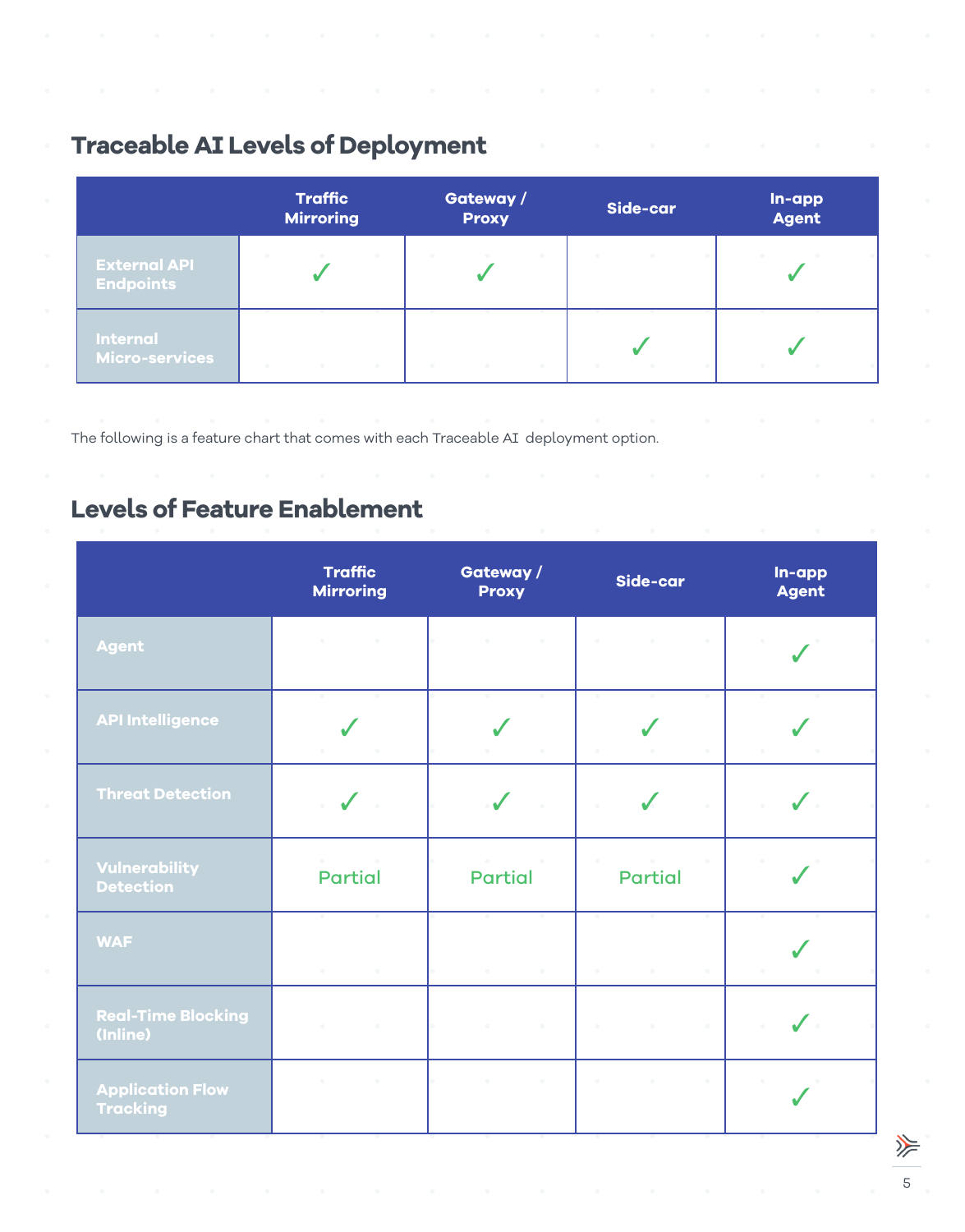### **Observability Platform: Traceable AI**

Traceable AI is built on an observability platform that enables a central location to consolidate application traffic and performed advanced analysis not possible from within the application. A rich context-rich data lake of transaction data enables Traceable AI to generate critical insights into the application. Traceable AI offers customers the option to redact sensitive data before it is stored within Traceable AI, in order to ensure privacy and compliance requirements. Traceable AI enables multi-tenancy, ensuring that each customer's information is secure and only viewable by each customer.

The key advantage of Traceable AI is that all request/response is copied from the instrumentation and sent to the Traceable AI platform for storage and analysis. Traceable AI enables multi-tenancy, where each customer data is isolated from other customers. There are options to redact sensitive data before it is stored within Traceable AI in order to ensure privacy and compliance with regulatory mandates.

## **Machine Model Development**

Built upon an observability platform that collects trace data from across all touchpoints of the application, Traceable AI is able to utilize user-driven traffic to collect trace data from each transaction as it flows through the application and builds out machine learning models. During the learning phase, Traceable AI will build out from user-driven traffic a logistical model of the application utilizing machine learning and tracing technology. The logistical model builds out the following for each application:

- 1. Business Logic
- 2. API Parameter

#### **Business Logic**

The business logic model that is developed from user-driven traffic is a representation of how users "expect" the application to operate as they perform their activity. For example, a user might log in to a retail application, search for a number of products, click to add them to their shopping cart, pay by credit card, and then log out. Each of these steps in the user journey is executed within the application by an API Endpoint. There will be one API for login, another for searching, another API to add products to the shopping cart, and an API to pay before login out. All these steps are captured in the business logic model that is formed. When malicious users start to access the application, deviations will be immediately surfaced as they try to probe and exploit flaws in the business logic of the application that are outside of the business logic model.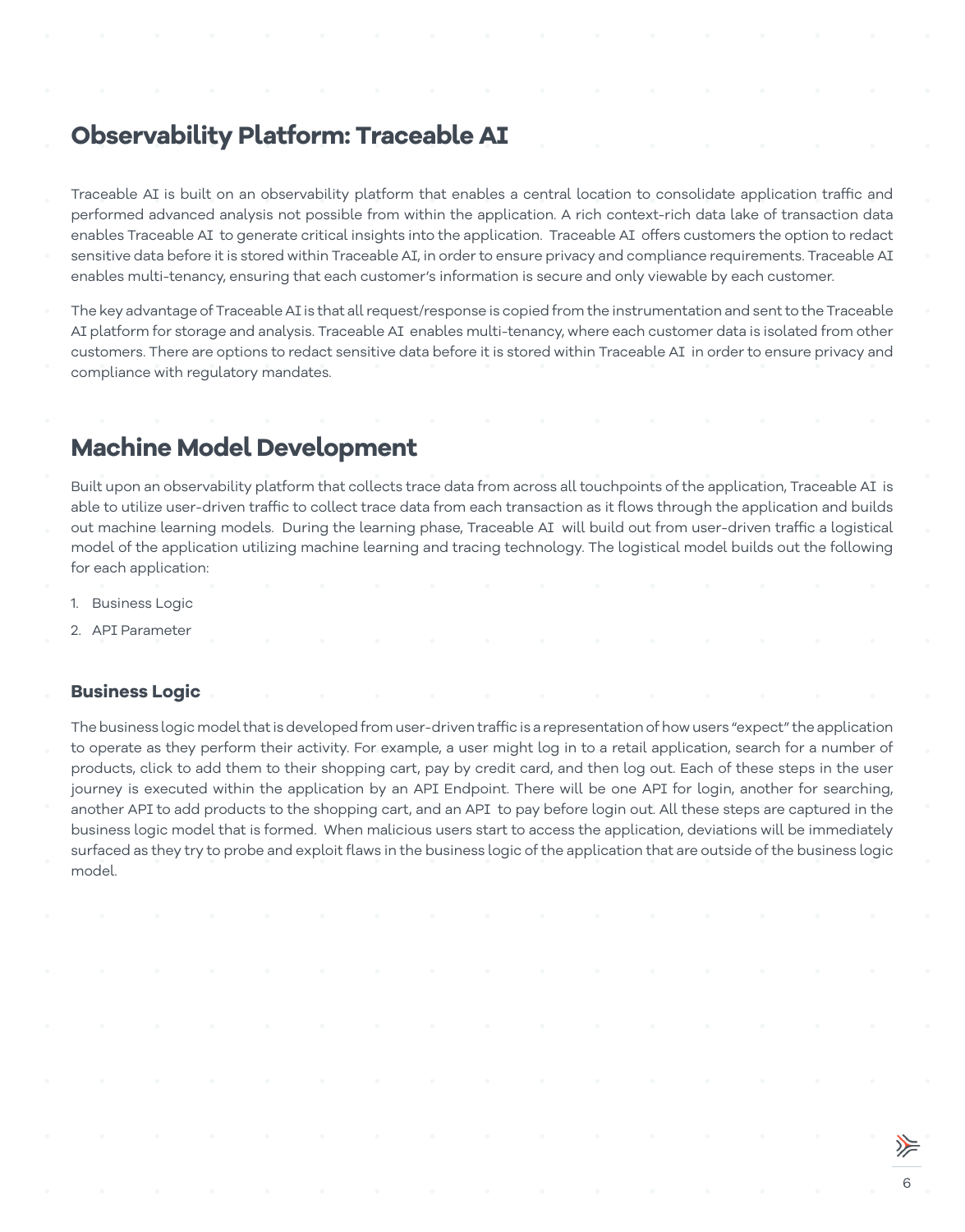#### **API Parameter**

The API parameter definition file is constructed by observing all requests and responses captured from user traffic.

This can include the following:

- 1. Authentication
- 2. Response type (text vs numeric)
- 3. Length of response type
- 4. User-type
- 5. Header type (POST, PUT, etc)
- 6. Content-Type

The primary use of obtaining the API parameter file is to use it as a validation security tool to prevent anomalous deviations in data input that seek to exploit vulnerabilities within the application. For example, an API endpoint is designed so that the user can input a maximum of 255 characters but a recent change in the code can enable a cybercriminal to send an unlimited number of characters that could potentially crash the API Endpoint.

#### **Protecting against Sophisticated Attacks**

These models lay the security foundation that enables Traceable AI to protect against the most sophisticated API attacks. By creating a baseline model of application behavior, it can immediately surface unusual or anomalous behavior that could potentially be a malicious cyber-attack. This enables Traceable AI to lay a powerful foundation to protect against the exploitation of API vulnerabilities.

Unusual behavior such as enumerating through customer-ids can reveal API vulnerabilities such as BOLA that enable malicious users to access API resources(such as viewing bank statements or personal photos) that they are not authorized to access. The business logic model can understand the normal and proper sequence of user behavior through the life of a session. Slight deviations uncover business logic flaws and API vulnerabilities that are not possible with an agentless security solution.

7